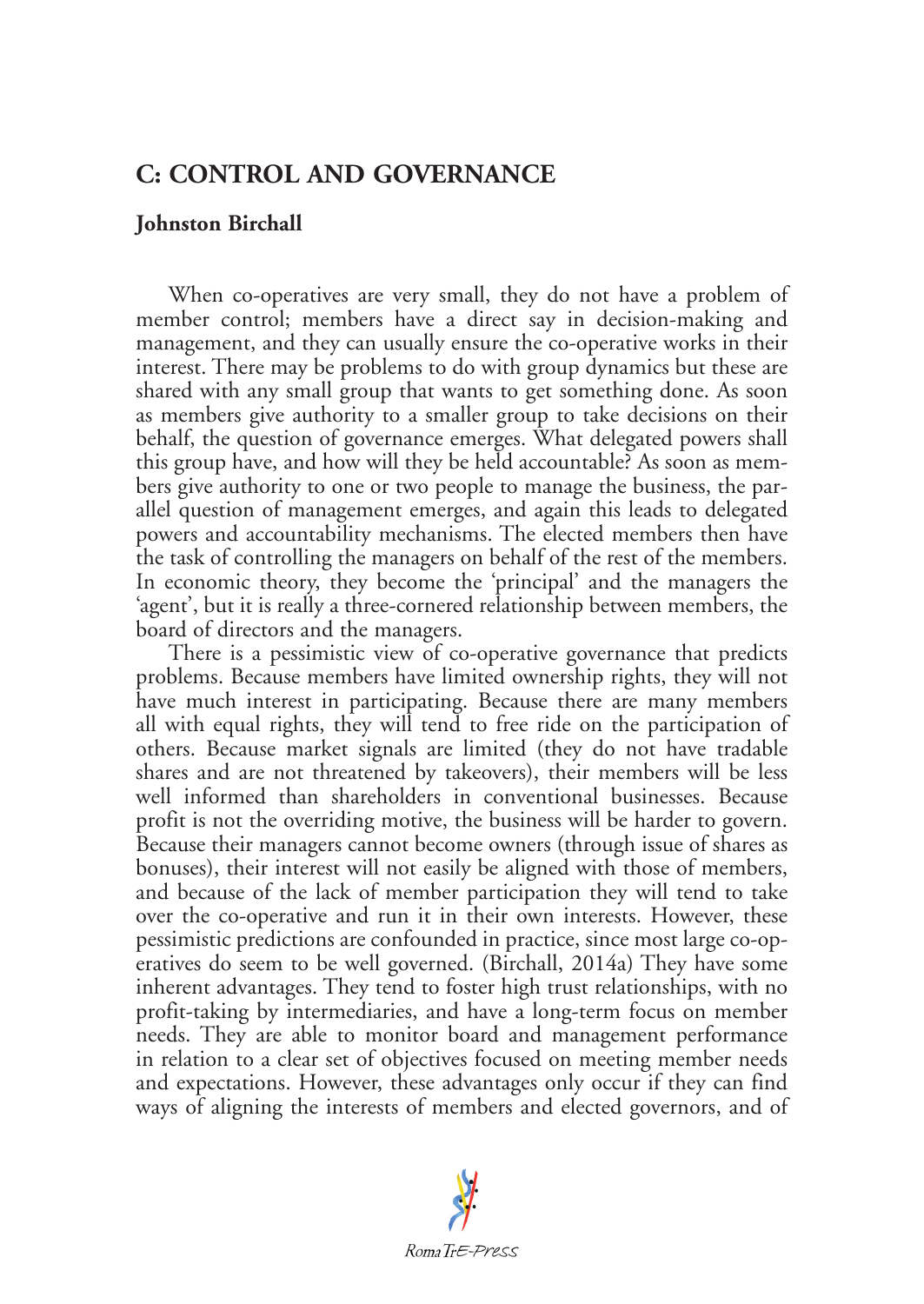controlling managers in the members' interest. Good governance is all about relationships, and focusing relentlessly on meeting the needs of the members (Birchall, 2013a).

This is easier to do in some kinds of co-operatives than others. In producer co-ops (owned by farmers, retailers or other small businesses), members have a direct incentive to participate and ensure good governance as their livelihoods depend on it. Like any other business, individual producer co-ops have sometimes failed because of poor business strategy, lack of expertise, or over-reliance on a powerful manager, but they have not shown any systematic weaknesses compared to investor-owned businesses. In consumer co-ops (owned by their end-customers in food retailing, banking, insurance and other retail sectors), members have much less incentive to participate and, when the rewards from membership are low, it is easy for boards to become oligarchic and for managers to take power. This is what happened in the consumer co-operative sectors of several European countries in the post-war period, and in some countries the sector disappeared. Also, in the 1990s many insurance mutuals and building societies were demutualised by oligarchic boards whose members had no idea that they were the joint owners. In these cases, it is better to see mutuals as 'non-owned' rather than member-owned; they are more like foundation or trust boards answerable to nobody but themselves. However, some mutuals have rejected the call to demutualise and are finding innovative ways of connecting with their (millions of) members.

Worker-owned co-operatives have a particular set of requirements for good governance. They have to involve their members, but putting limits on the extent to which they can interfere with management, and safeguards against their selling or converting the business for private gain. When they have done this (e.g. at the Mondragon Corporation, the John Lewis Trust), they can be well governed and gain the benefits of high-trust relationships and a highly motivated workforce. Some co-operatives are 'multi-stakeholders,' and the governance structure of these has to be carefully designed to balance the different interests. Examples include the Italian social co-operatives that have employees, clients and volunteers in membership, the worker-consumer owned Eroski Corporation (Spain) and the consumer-farmer owned iCoop (Korea). On a pessimistic view, they will have conflicts of interest that make their governance too costly (Hansmann, 1996). On a more optimistic view, their complex governance structures will enable them to bring the different interests into harmony (Turnbull, 2001).

How can effective co-operative governance be ensured? In designing governance structures, we struggle to give some weight to each of three different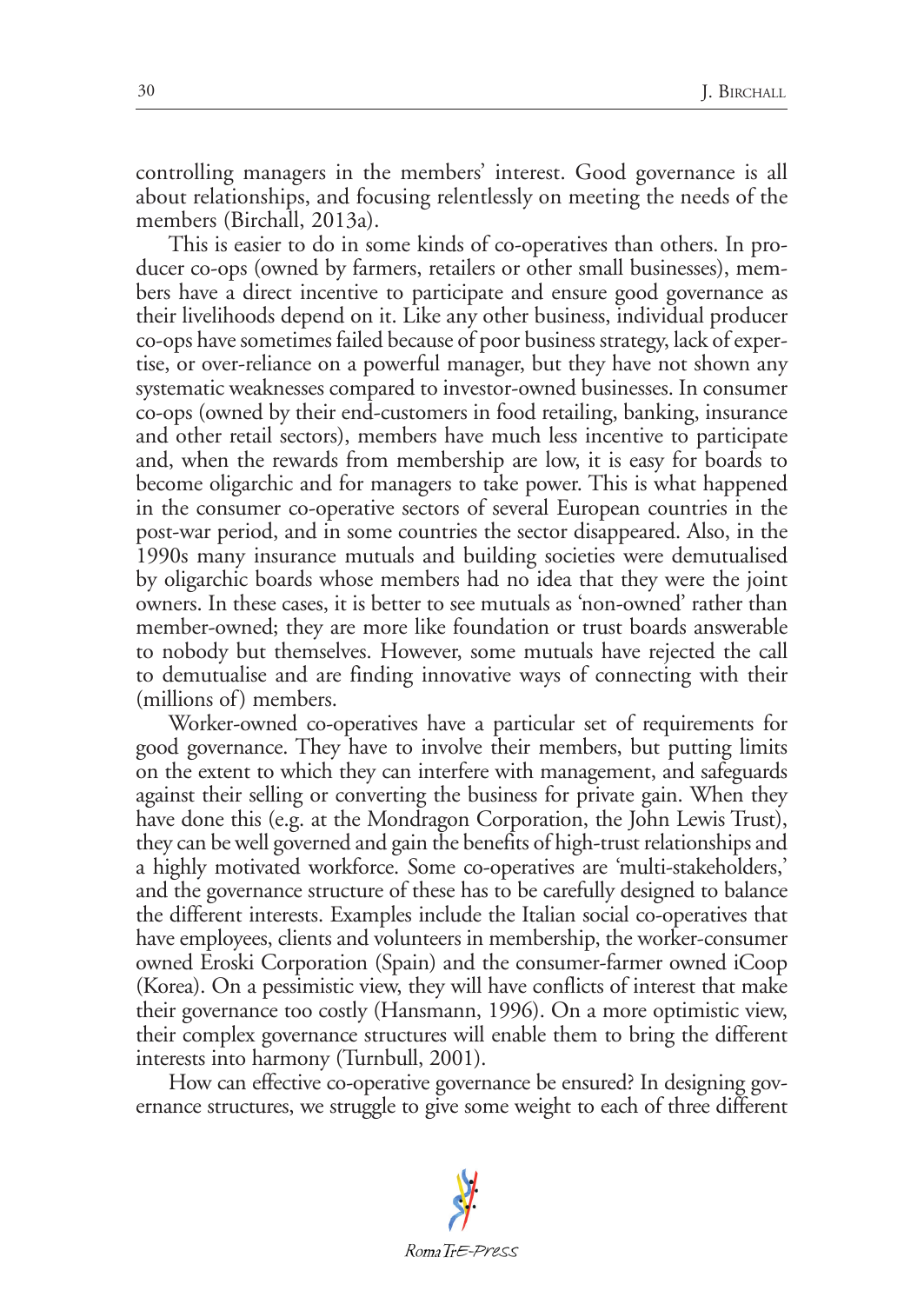types of authority: voice, representation and expertise. We have to listen to the voice of the members, to find an effective way of representing them, and to find the expert help they need. Only when all three types of authority are present can a co-operative be governed effectively. (Birchall, 2014a: ch. 2) If one of these is weaker than the others, then there will be problems. Not enough member involvement and the board will be an oligarchy, not enough representation and it will be unaccountable, not enough expertise and it will be incompetent. The recent poor performance of the UK Co-operative Group, and the loss of its bank, are partly explained by the lack of expertise on their boards, and the very restricted member involvement that their constitutions provided (Birchall, 2014b).

A recent study of the 60 largest co-operatives (10 each in six industry sectors), found that there is no single blueprint for good governance (Birchall, 2014a). In most large, well-established co-operatives, the governance structure has evolved, sometimes over several decades, and is the result of initial design, adaptation, mutation and occasional redesign mixed in with the usual human reliance on routines and a certain amount of inertia. Member voice is orchestrated by these co-operatives in innovative ways that are not too costly and work well – informal meetings, newsletters and forums that encourage exchange of views and information, and that motivate members to vote for their representatives. Often, in order to ensure accurate representation, the members are divided into natural constituencies by geographical area or interest group. Some co-operatives have a two-tier system in which a larger representative assembly can call to account a smaller board of directors.

Expertise is achieved by having a mixed board of representatives and appointed experts. Around half of the 60 boards have independent appointed experts on them, and others are actively considering this option. Most boards achieve some balance between representativeness and expertise by controlling the appointment of new board members through nomination committees. This can become undemocratic, particularly when they neglect member voice and make sure only their recommended candidates get elected. It is better to open up elections of representatives to competition while ensuring expertise through appointing extra independent board members.

What should be the place of management? Most co-operatives have an executive board or committee of top managers that relates to a separate board of directors, but among the 60 co-operatives there are some interesting permutations. Having a large assembly of representatives enables some co-operatives to have a smaller, mixed board of directors and managers that seems to work well. It is all about the effective distribution of different types of authority.